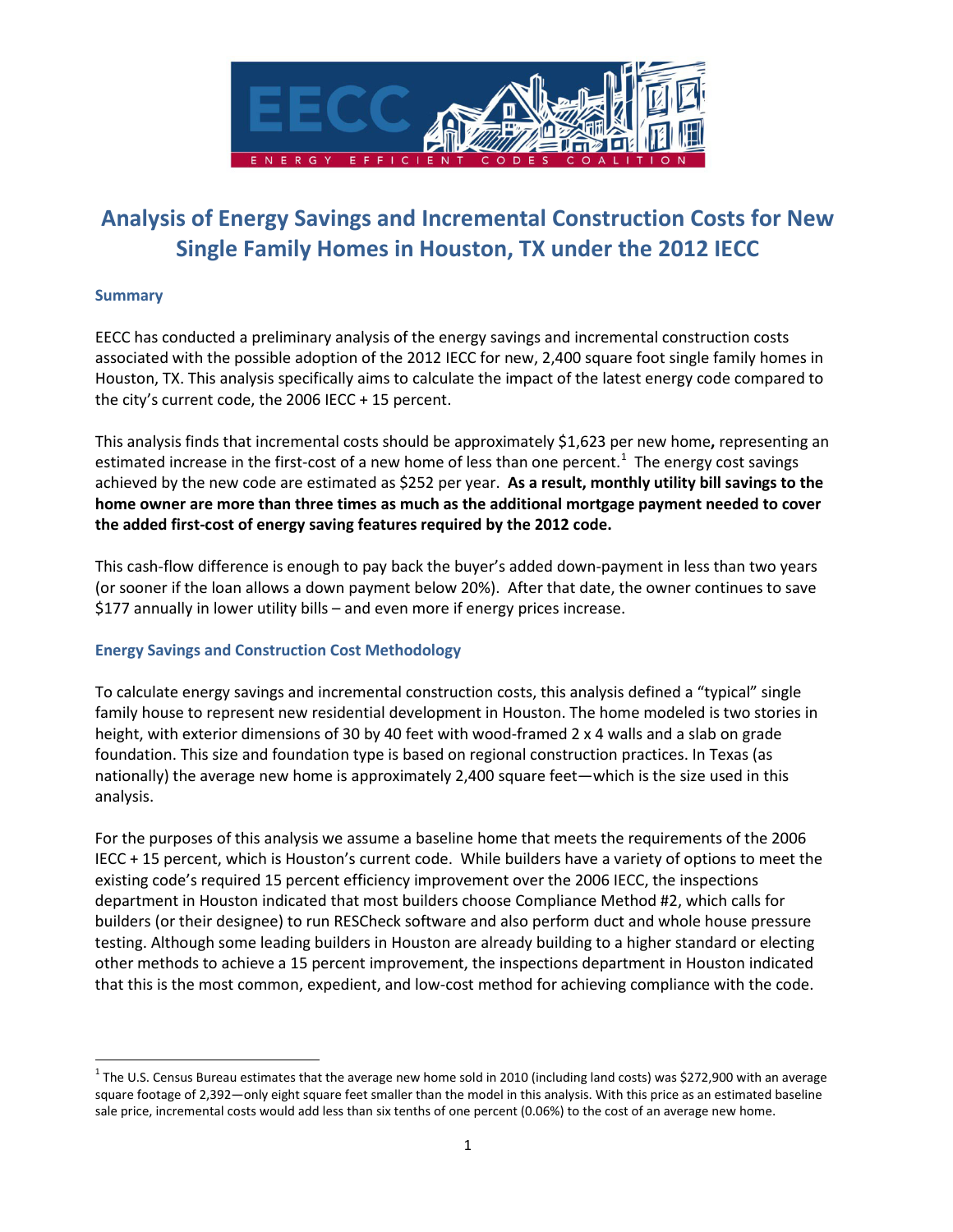Using this model home as a baseline, we identified the building components that would have to be upgraded from the current 2006 IECC + 15 percent code, to meet the prescriptive requirements in the 2012 IECC. These changes included upgrades to attic insulation from R-30 to R-38 blown-in insulation, an upgrade of windows, an increase from zero to 75 percent compact florescent bulbs in hard-wired fixtures, R-3 insulation on hot water pipes from the hot water heater to kitchen, an upgrade of insulation and weather sealing for attic access hatches, and a programmable thermostat.

Energy savings were modeled by ICF International (ICFI), an international energy consulting firm with extensive experience in the use of hourly building energy simulation software to estimate energy performance and energy savings of alternative building codes and design concepts. Although the numbers included in the analysis represent a careful, independent technical judgment by ICFI staff, it should be kept in mind that – like any such analysis – the results depend on a number of assumptions about the physical features of a typical new home, operating practices, energy prices, and other factors.

Both the existing 2006 IECC + 15 percent code and the new 2012 IECC code allow a builder to choose among a number of alternatives to comply with the code. In this case, ICFI conservatively chose to compare the results from the prescriptive path of each version of the code. ICF uses BeaconTM, an hourly simulation model that utilizes DOE-2 or EnergyPlus, and summarizes building performance in terms of estimated annual energy costs, based on long-term average weather conditions in a given climate zone (city), DOE/EIA state level energy costs. ICF also estimates energy consumption by end-use, fuel type, electricity peak demand, and air conditioner size in each prototype home. More details of the modeling assumptions used in this analysis are available on request.

### **Incremental Costs**

**This analysis conservatively estimates incremental construction costs for the average new home in Houston to be roughly \$1,623**. These estimates are derived from a variety of sources, drawing on construction cost estimating software, experience in neighboring states, and local building suppliers. Costs are described below and summarized presented in table 1, below.

To estimate incremental costs for ceiling (or attic) insulation, we rely on estimated construction costs from the well-regarded *2011 RS Means Contractor's Pricing Guide*. To approximate actual costs of new home construction, the total incremental cost from RS Means includes material costs, labor, and contractor overhead and profit. The additional cost associated with an upgrade from R30 to R38 blown-in insulation is estimated as \$302.40.

Builders will also need to make window upgrades to meet the 2012 IECC. To meet the improved u and SHGC factors for the 2012 IECC (.4 and .25, respectively) our analysis expects that window frame material must be upgraded from aluminum to vinyl with low-e gas between panes. This added cost is conservatively estimated by the Efficient Windows Collaborative (EWC) as \$4.00 per square foot—making it the largest proposed incremental cost in a move to the 2012 IECC. It is important to note that some builders may already install windows that meet the 2012 IECC requirements, but in an effort to be conservative (and strictly compare the two codes) this analysis assumes that builders are currently using the least-cost window to meet existing code requirements.<sup>[2](#page-1-0)</sup>

As well, to meet the 2012 IECC builders will have to install programmable thermostats in lieu of manually controlled units, a change estimated at \$50. Also, high-efficiency lights are required in 75 percent of hard-

<span id="page-1-0"></span> $2$  As a result, many builders will be able to reduce or avoid incremental costs for better windows.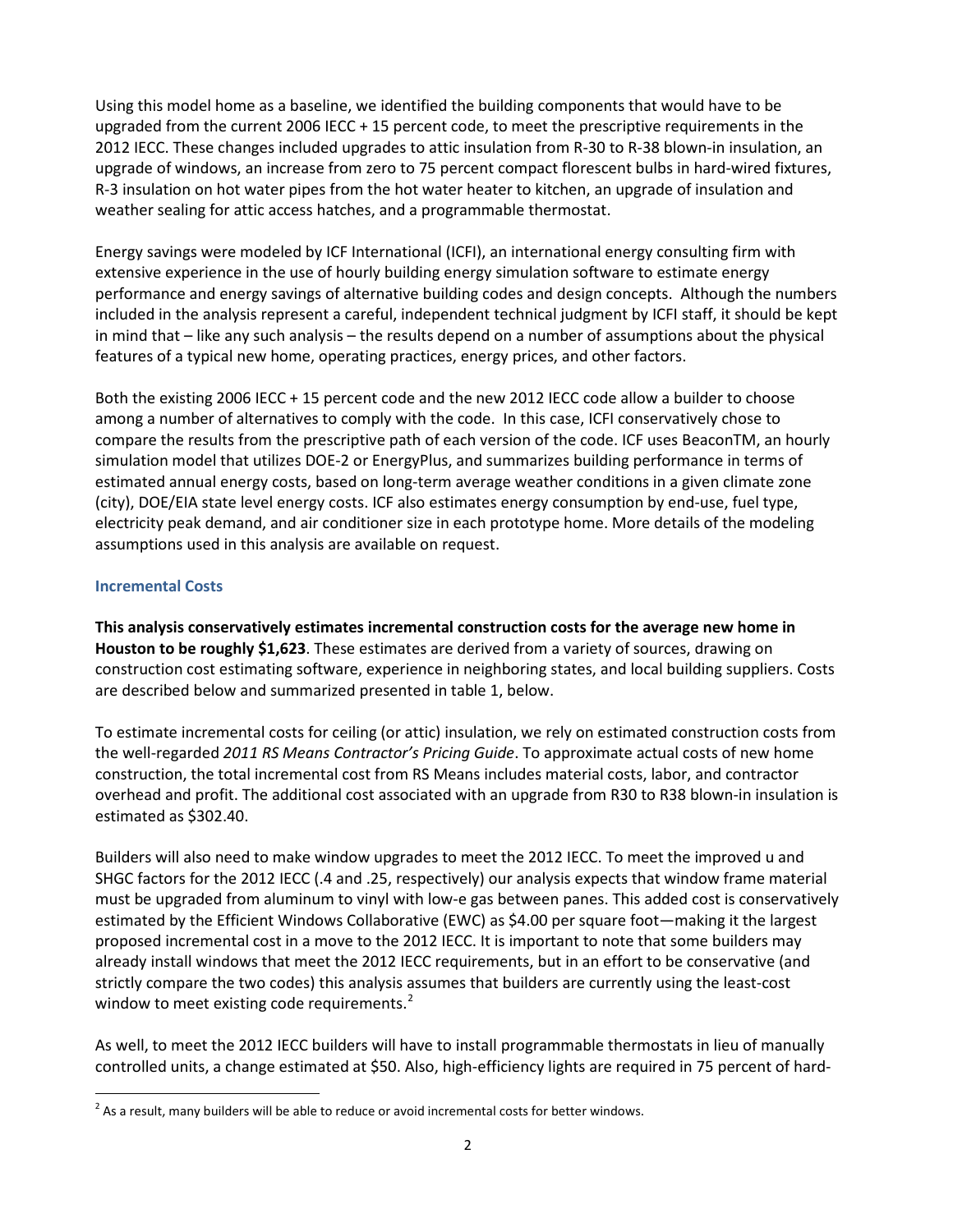wired fixtures, which is not required in the 2006 IECC. Usually, this requirement is met with compact florescent lights (CFLs). Our analysis estimates that the upgrade of 75 percent of light bulbs will cost no more than \$50.<sup>[3](#page-2-0)</sup> An additional 2012 IECC code change will require builders to insulate hot water distribution lines to kitchens. We believe the cost impact of this change is small, as R-3 insulation costs less than 50 cents per linear foot and most insulation products can be "clipped" around supply pipes after the plumbing rough-in.<sup>[4](#page-2-0)</sup> As a result, this cost is estimated at \$100 per new home.

Finally, to meet the 2012 IECC we estimate an additional \$100 to seal and insulate the attic hatch. This cost varies widely by home, and depends on whether or not attic access is achieved through a wall opening (such as a door) or via an overhead pull-down stair. For wall openings, cost is expected to be much lower, as builders can simply adhere surplus insulation to the unconditioned side of the door. For attic pull-down stairs, a variety of kits can be placed over the stairs by builders, but costs are higher. Prior analysis for pulldown stair insulation and sealing completed in conjunction with the Home Builders Association of South Carolina estimated this cost to be \$100—an estimate which has also been used in this analysis in an effort to default to the most conservative option.

| Table 1: Summary Incremental Cost Analysis for Meeting 2012 IECC |                   |                    |          |          |             |  |  |  |  |
|------------------------------------------------------------------|-------------------|--------------------|----------|----------|-------------|--|--|--|--|
| <b>Building Component</b>                                        | <b>Total Area</b> | Incremental Cost/  | Total    | Location | Adjusted    |  |  |  |  |
|                                                                  | (Sg Ft)           | <b>Square Foot</b> |          | Factor   | Total       |  |  |  |  |
| Upgrade Attic Insulation from R30 to R38                         | 1,200             | \$0.30             | Ś<br>360 | 84%      | 302.40<br>Ś |  |  |  |  |
| Window Upgrade to Vinyl low e                                    | 357               | \$4.00             | \$1,428  | N/A      | \$1,428.00  |  |  |  |  |
| Upgrade to Programmable Thermostats                              | N/A               | N/A                | N/A      | N/A      | Ś.<br>50.00 |  |  |  |  |
| Insulate Hot Water Pipes to Kitchen                              | N/A               | N/A                | N/A      | N/A      | 100.00<br>Ś |  |  |  |  |
| 75% CFLs in hardwired fixtures (from 0%)                         | N/A               | N/A                | N/A      | N/A      | Ś<br>50.00  |  |  |  |  |
| Sealing/Insulating Attic Hatch                                   | N/A               | N/A                | N/A      | N/A      | Ś<br>100.00 |  |  |  |  |
| <b>HVAC System Savings</b>                                       | N/A               | N/A                | N/A      | N/A      | (5407.50)   |  |  |  |  |
| <b>Total Incremental Costs</b>                                   |                   |                    |          |          | \$1.622.90  |  |  |  |  |

#### **Construction Cost Savings**

While complying with the 2012 IECC increases first-cost in some areas, the new code also presents opportunities to **reduce** costs for HVAC equipment as a result of an improved building envelope. Among other possible savings, builders will be able to reduce the size of costly mechanical equipment. For this prototype home, builders are able to reduce the cooling system capacity from 48,000 kBtuh to 42,000 kBtuh or from 4 to 3.5 tons. This reduction in air conditioner capacity can result in first-cost savings of approximately \$408 for each new house.<sup>[6](#page-2-0)</sup>

<span id="page-2-0"></span> $3$  This is a conservative assumption for several reasons: first, it does not account for the avoided cost of purchasing 8 or more conventional incandescent bulbs that would be needed over the longer lifetime of a CFL. Nor does this estimated added first-cost for CFLs reflect the new federal light bulb standards to be phased in over 3 years (2012-2014), which will require efficiency equivalent to either a CFL or an improved, high-efficiency halogen incandescent lamp, currently priced at about the same first-cost as a CFL but with lower efficiency and shorter lifetime. After the phase-in of new light bulb standards, savings from this code requirement will also be reduced.

 $4$  It is difficult to determine what combination of redesign, resizing, and/or partial insulation of hot water lines would be done in a typical new home. Insulating distribution lines to the kitchen and very long runs would add costs while downsizing lines would reduce costs; in any case we believe the net effect would be small.

 $5$  Location factors are used by RS Means to approximate the local cost as a percentage of the national average. In this example, construction is estimated by RS Means to cost 84% as much as the national average.<br><sup>6</sup> EPA conservatively estimates for their Energy Star Homes Version 3 that first-cost savings for downsizing a 13 SEER air

conditioner are \$815 per ton. It should be noted that our energy modeling suggests that the energy savings achieved by the city's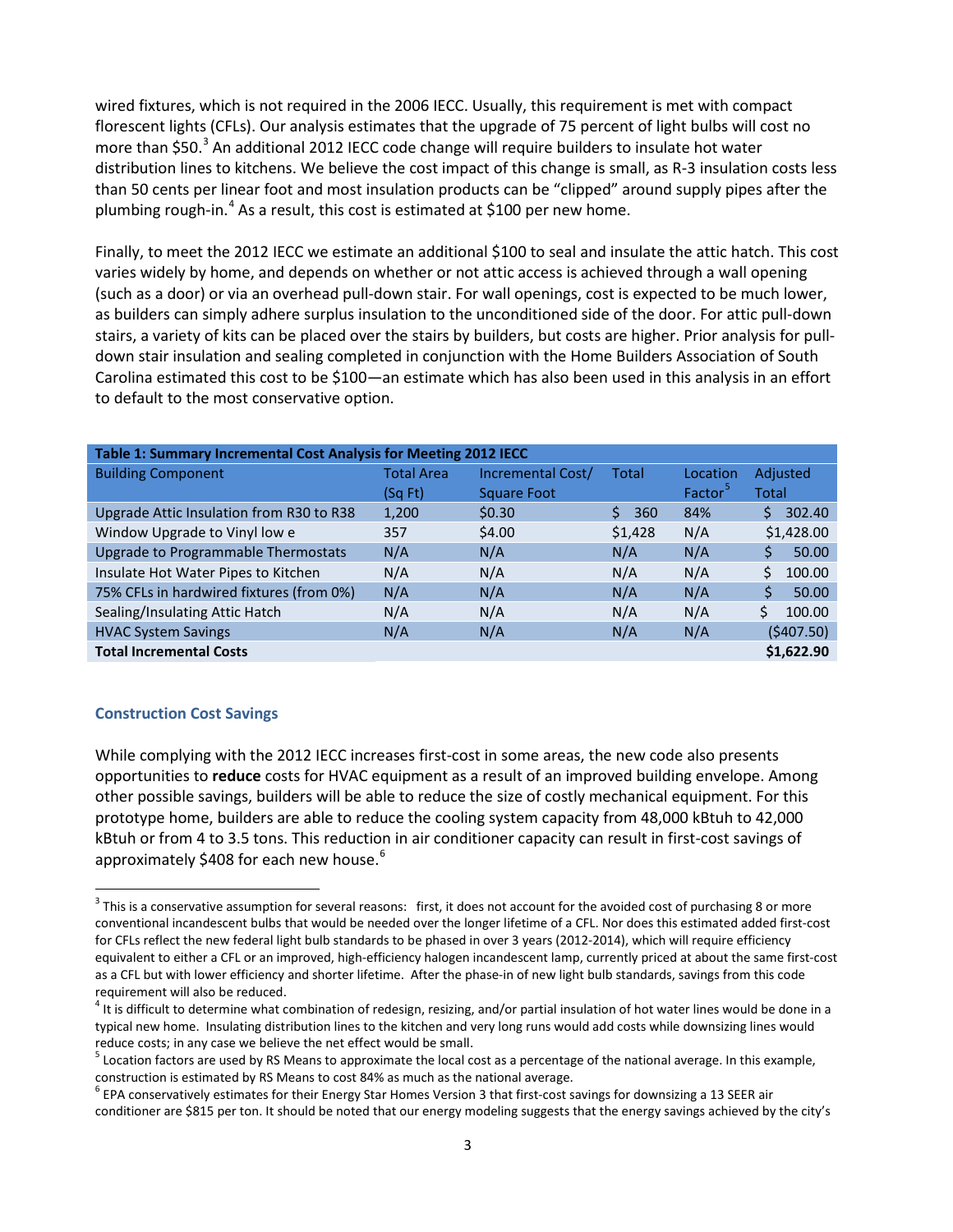#### **Energy Cost Savings**

 $\overline{a}$ 

According to the model used in this analysis, **upgrading to the 2012 IECC will result in energy cost savings for homeowners of \$252 per year**. These annual utility bill savings represent energy savings of 13.4% of the home's total energy use that is regulated by the building code. It is noteworthy that these savings assume constant energy prices; if energy prices continue to rise consistent with historical trends, savings will be greater in future years.

#### **Mortgage Payback for Homeowners**

**Homebuyers will be able to include in their mortgage the incremental first-costs of meeting the 2012 IECC, while benefiting from lower utility bills starting on day one. With estimated energy cost savings of \$252 per year, monthly utility bill savings are more than three times as much as the additional mortgage payment needed to cover the added first-cost of energy saving features required by the 2012 code.** 

**This cash-flow difference is enough to pay back the buyer's added down-payment in only one year and ten months (or sooner if the loan allows a down payment below 20%). After that date, the owner continues to save \$177 annually in lower utility bills – and even more if energy prices increase.**

This payback analysis assumes that homebuyers purchase a new home with 20% down at the current nationwide interest rate of 4.01 percent. This scenario would result in an increased down payment of \$325 with additional monthly mortgage cost of \$6.21. Taking into account energy savings and lower utility bills, a cash flow analysis indicates that the homebuyer would break even within one year and ten months. After that break-even date, **home owners would continue to save \$177 in energy costs**. Homebuyers with a lower down payment—such as 5 or 10 percent—will realize payback much more quickly. Mortgage payback to homeowners for 5 and 10 percent down payment scenarios are presented below in **Table 2**.

| Table 2: Mortgage Payback for Homebuyers by Down Payment Percentage <sup>7</sup> |             |                        |                                      |                         |                                           |  |  |  |  |  |
|----------------------------------------------------------------------------------|-------------|------------------------|--------------------------------------|-------------------------|-------------------------------------------|--|--|--|--|--|
|                                                                                  | Incremental | <b>Energy Savings/</b> | Down Payment Increase                | <b>Breakeven</b>        | <b>Annual Profit for</b>                  |  |  |  |  |  |
|                                                                                  | Costs       | Month per home         | (and Mortgage Increase per<br>Month) | Point                   | Homeowner after<br><b>Breakeven Point</b> |  |  |  |  |  |
| 20% Down                                                                         | \$1.622     | \$21                   | $$325$ (plus $$6/m$ onth)            | 1 years, $10$<br>months | \$177                                     |  |  |  |  |  |
| 10% Down                                                                         | \$1.622     | \$21                   | $$162$ (plus $$7/m$ onth)            | $1$ year, $0$<br>months | \$168                                     |  |  |  |  |  |
| 5% Down                                                                          | \$1,622     | \$21                   | \$81(plus \$7/month)                 | 7 months                | \$164                                     |  |  |  |  |  |

<span id="page-3-0"></span>baseline code (which includes the addition of a "plus" fifteen percent efficiency improvement from the 2006 IECC) should already allow builders a substantial reduction in cooling capacity of 12,000 kbtuh—the equivalent of 1 ton (and \$815 in savings) from the 2006 IECC. If builders have not taken advantage of these savings already, they may have an opportunity to lower their costs by an additional \$815. By "right-sizing" the HVAC equipment, building occupants will also benefit from a reduction in equipment shortcycling (i.e., where equipment is too large for the cooling load and cycles on and off frequently, thus wasting energy and losing some of its ability to dehumidify indoor air).

**<sup>7</sup>** \*Assuming 20%, 10% and 5% down payment, respectively. All loans are assumed to have a 30 year term, and the current national average interest rate of 4.01%.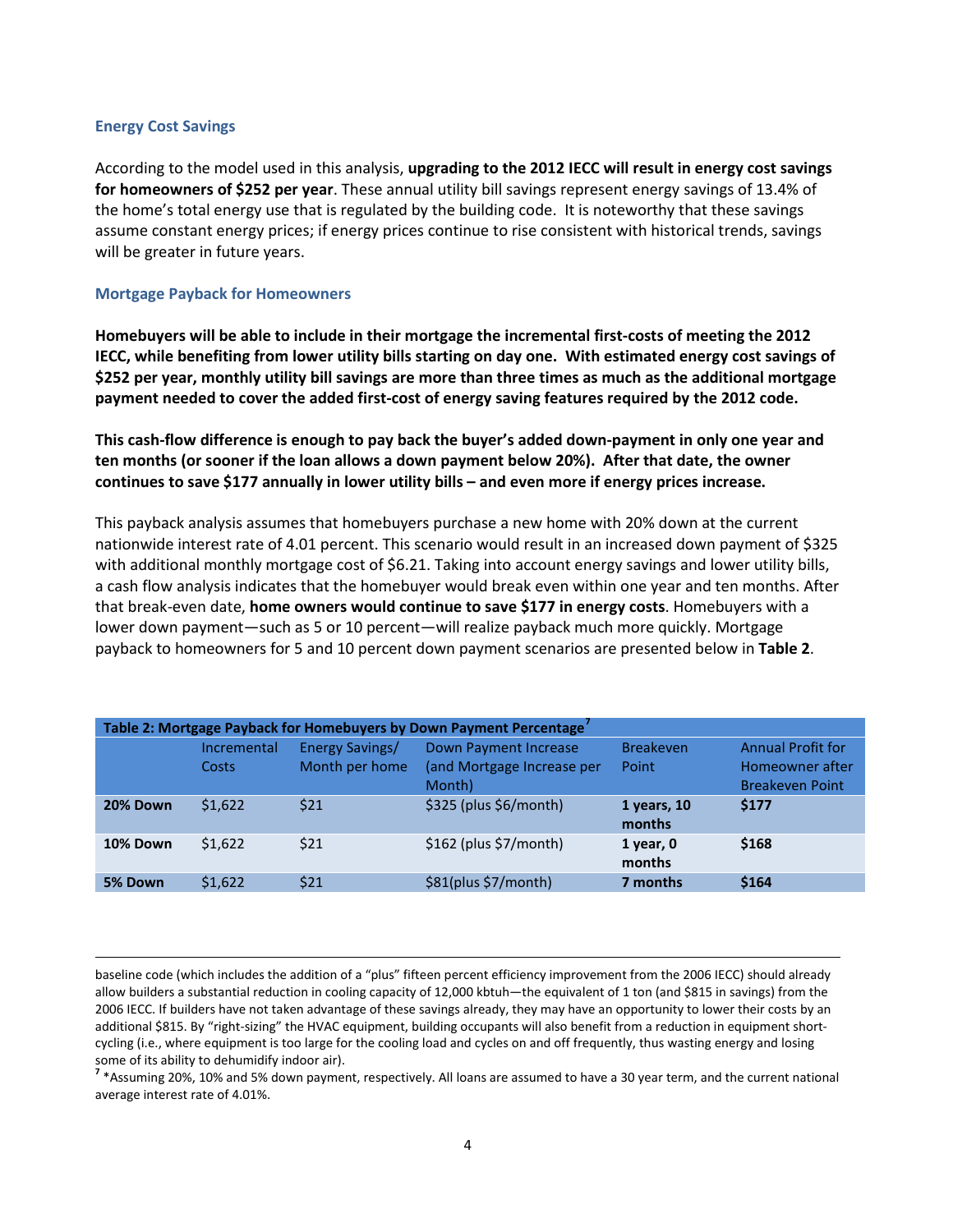#### **About the EECC**

The Energy Efficient Codes Coalition (EECC) is a coalition of energy efficiency advocates involved in the development of the national model energy codes. EECC draws supporters from government, regional energy efficiency alliances, academia, think tanks, utilities, environmental groups, utilities, low-income housing groups, energy consumers, and businesses. The EECC has been heavily involved in the most recent two cycles of IECC code development. Our partner organizations and supporters are also deeply involved in the processes of state and local adoption and implementation of the model codes.

#### **Contact Information:**

**Technical Analysis** 

[jmiller@ase.org](mailto:jmiller@ase.org)

#### **2012 IECC Adoption and Energy Codes Policy**

William D. Fay **Jeffrey Harris** Energy Efficient Codes Coalition **Alliance to Save Energy** (202) 530-2214 (202) 530-2243 [bfay@ase.org](mailto:bfay@ase.org) [jharris@ase.org](mailto:jharris@ase.org)

Executive Director **Senior Vice President - Programs** 

John Miller Senior Research Associate Building Codes Assistance Project (202) 530-4340 (direct)